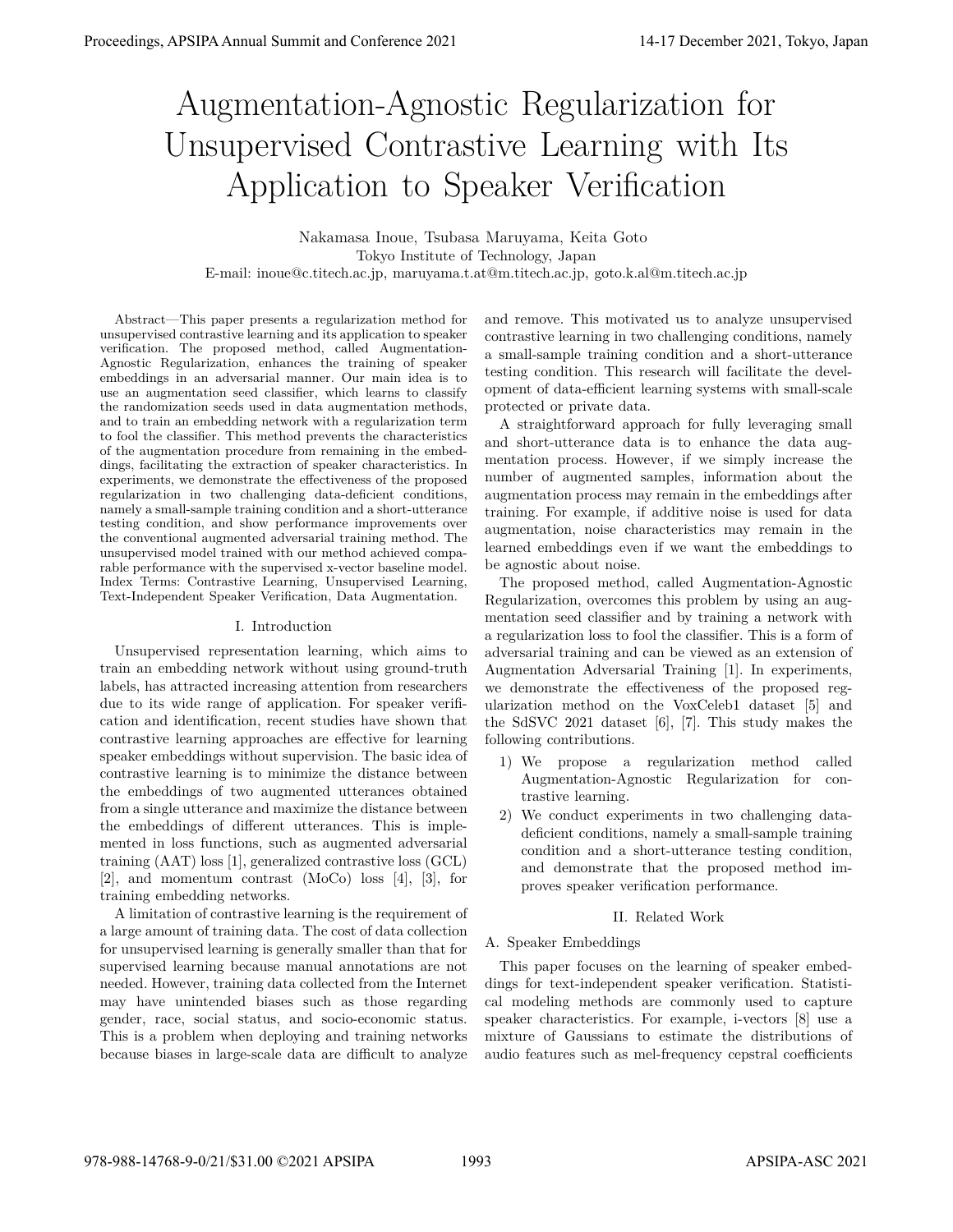and are often used with probabilistic linear discriminant analysis. x-vectors [9] use a time-delay neural network to extract embeddings. Many architectures have been proposed, including Thin-ResNet [10], Dense-TDNN [11], and ECAPA-TDNN [12]. For a large-scale training dataset such as VoxCeleb2 [5], these network-based embeddings outperform i-vectors. However, with large-scale training, it is not always easy to avoid unintended biases such those regarding gender and race. This motivated us to analyze the trade-off between verification performance and data efficiency and to explore data-efficient learning.

# B. Unsupervised Contrastive Learning

Unsupervised learning, which aims to train a model without using ground-truth labels on training samples, has been proven to be effective for learning representations. In particular, approaches that use contrastive learning mechanisms are promising. For example, MoCo [3] and SimCLR [13] use a contrastive loss function in which many data augmentation methods are applied to improve robustness against perturbations such as noise. They achieve image recognition performance comparable to that of supervised learning. Contrastive learning methods have been proposed for speaker verification. Generalized contrastive loss [2] for speaker verification works without supervision or with semi-supervision. AAT [1] uses a contrastive loss that separates speaker information from channel information. MoCo and SimCLR have been applied to speaker verification [4]. With these methods, MUSAN noise [14] and room impulse response (RIR) data [15], [1] are often used for data augmentation. For short-utterance speaker verification, most methods rely on supervised learning [6]. Examples include adversarial training using generative adversarial networks [20], [19], teacher-student learning [18], meta learning on imbalanced-length utterances [21], and extended probabilistic linear discriminant analysis models [16], [17]. An evaluation of unsupervised learning in a short-utterance testing condition would be interesting as a next step.

#### III. Proposed Method

This section presents the proposed method, called Augmentation -Agnostic Regularization. An overview of the learning framework is given followed by the details of the method. Our main idea is to use an augmentation seed classifier and to train an embedding network with a regularization term to fool the classifier. This is a form of adversarial training and can be viewed as an extension of Augmentation Adversarial Training [1].

## A. Overview

Let  $X$  be a set of unlabeled samples (utterances) for training. The goal is to train an embedding network *E*, which maps samples  $x \in \mathcal{X}$  into a real-valued vector space as  $z = E(x) \in \mathbb{R}^d$ . Figure 1 shows an overview of the



Fig. 1. Framework overview.

framework, which uses the sum of two losses for training:

$$
\mathcal{L} = \mathcal{L}_{\text{CL}} + \lambda \mathcal{L}_{\text{R}},\tag{1}
$$

where  $\mathcal{L}_{\text{CL}}$  is the contrastive loss,  $\mathcal{L}_{\text{R}}$  is the augmentationagnostic regularization (AAR) loss, and  $\lambda$  is a weighting hyperparameter. We use the unsupervised extension [1], [2] of angular prototypical loss [24], [25] for  $\mathcal{L}_{\text{CL}}$ . The details of the regularization are described below.

The AAR loss is defined with an augmentation seed classifier, which is placed at the top of the embedding network. Here, *T* denotes the augmentation function, which generates an augmented sample  $\tilde{x}$  by

$$
\tilde{x} = T(x, s),\tag{2}
$$

where *x* is an input and *s* is the seed used for randomization. For simplicity, we assume that the number of seeds is finite. The number of seeds is denoted by *S*, i.e.,  $s \in \{1, 2, \dots, S\}$ . The augmentation seed classifier *D* is a discriminator that predicts the seed *s* from the augmented sample  $\tilde{x}$  as follows:

$$
\hat{s} = D(\tilde{x}),\tag{3}
$$

where  $\hat{s}$  is the predicted seed. In the training phase, the augmentation seed classifier *D* learns to classify seeds and the embedding network *E* learns to fool *D*. This adversarial training strategy is implemented with a gradient reversal layer (RevGrad) [26], as shown in Figure 1.

## B. Metric Learning

For training the augmentation seed classifier, the standard cross-entropy loss is not a good choice in practice because *S* is typically very large. The proposed framework thus uses metric learning.

The basic idea of metric learning is to minimize the anchor-positive distance  $d(x_a, x_p)$  and maximize the anchor-negative distance  $d(x_a, x_n)$ , where  $x_a$  is a randomly sampled anchor,  $x_p$  is a positive sample that has the same ground-truth label as that of the anchor, and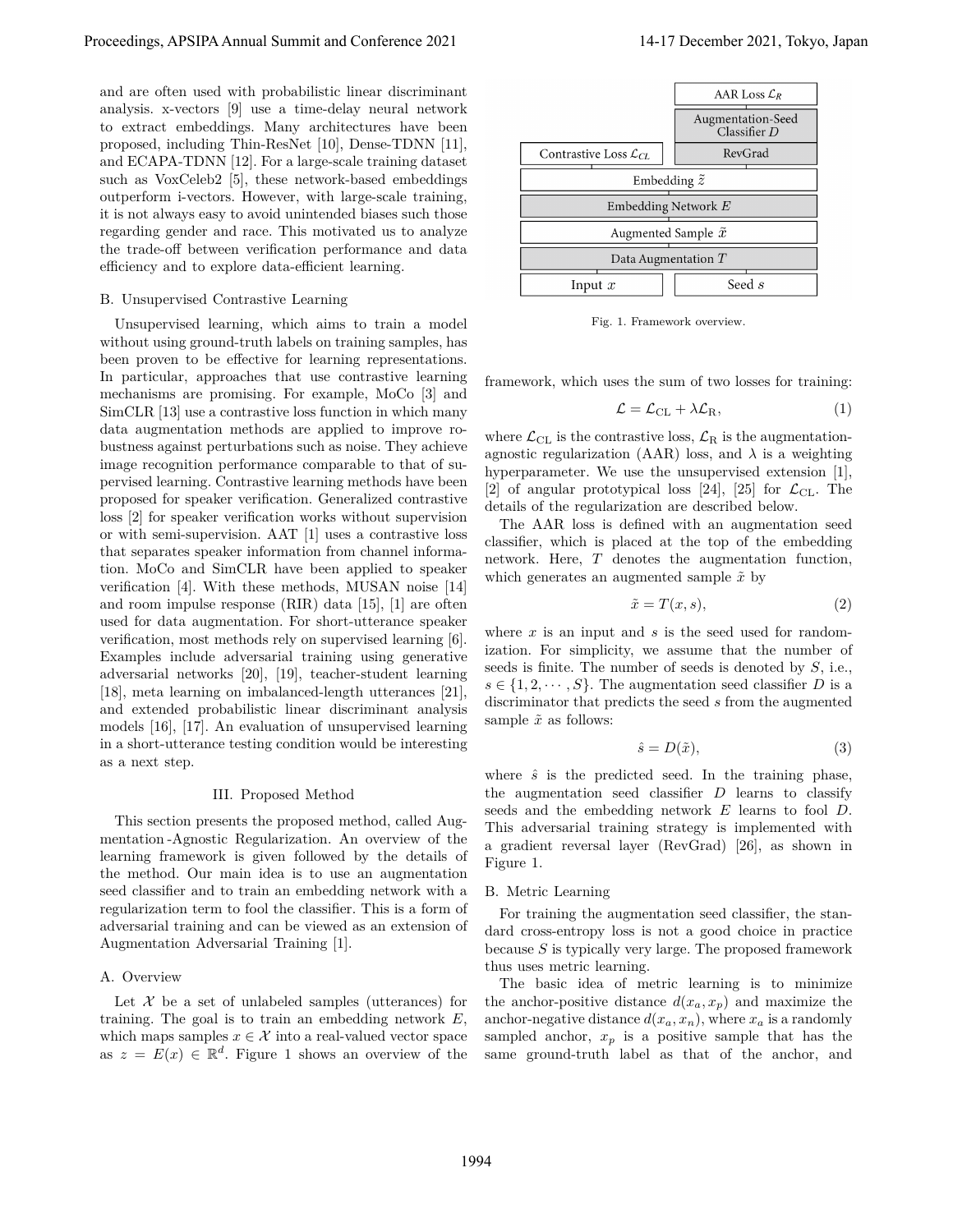

Fig. 2. Data augmentation process and triplets for computing augmentation-agnostic regularization loss. (a) Six augmented samples obtained for two examples, *x*<sup>1</sup> and *x*2, with three seeds, namely *s*1*, s*2*,* and *s*3. (b) Two-step data augmentation for a single sample *x*. Nine augmented samples  $\tilde{x}_{ij}$  are obtained with three-by-three seeds. (c) Four triples for  $x_{11}$  with positive samples and hard negative samples.

 $x_n$  is a negative sample that has a different groundtruth label from that of the anchor. These distances are often computed over triplets  $(x_a, x_p, x_n)$ . A naive method for obtaining triples for training the augmentation seed classifier is to repeat the following three steps.

- 1) Draw an anchor  $x_a$  from *X*, where  $X = \{\tilde{x} : x \in \mathcal{X}\}\$ is a set of augmented training samples generated with randomly selected seeds.
- 2) Draw a positive sample  $x_p$  from

$$
X_p = \{ \tilde{x} \in X : \ell(\tilde{x}) = \ell(x_a) \} \setminus \{x_a\}, \qquad (4)
$$

where  $\ell(\tilde{x}) = s$  is the seed used in data augmentation.

3) Draw a negative sample  $x_n$  from

$$
X_n = \{ \tilde{x} \in X : \ell(\tilde{x}) \neq \ell(x_a) \}. \tag{5}
$$

Note that  $\ell(\cdot)$  indicates ground-truth labels, and seeds are used as labels. Figure 2a shows an example where two samples,  $x_1$  and  $x_2$ , are augmented with three seeds, namely  $s_1, s_2$ , and  $s_3$ . In this case, *D* learns to classify these three seeds. However, this problem is difficult to solve if the two original samples  $x_1$  and  $x_2$  are far from each other.

# C. Local Triplets with Hard Negatives

To overcome the above problem, we locally optimize the augmentation seed classifier by generating triplets around each training sample. Specifically, we apply twostep augmentation to each sample *x* as follows to make triplets around it:

$$
\tilde{x}_{ij} = T_2(T_1(x, s_i^1), s_j^2),\tag{6}
$$

where  $T_1$  and  $T_2$  are augmentation functions and  $s_i^1$  and  $s_j^2$  are seeds for  $i = 1, 2, \cdots, N_1$  and  $j = 1, 2, \cdots, N_2$ , respectively. This means that we obtain a set of  $N_1 \times N_2$ augmented samples around *x*:

$$
X = \{ \tilde{x}_{ij} : 1 \le i \le N_1, 1 \le j \le N_2 \}. \tag{7}
$$

Figure 2b shows an example where  $N_1 = 3$  and  $N_2 = 3$ .

From the obtained set of augmented samples *X*, triples are made using the following two steps.

1) Make a set of anchor-positive pairs by

$$
S_P = \bigcup_{x_a \in X} \{ (x_a, x_p) : x_p \in X_p \},\tag{8}
$$

where  $X_p$  is a set of positive samples given by

$$
X_p = \{ \tilde{x} \in X : \ell_2(\tilde{x}) = \ell_2(x_a) \} \setminus \{x_a\}, \qquad (9)
$$

and  $\ell_2(\tilde{x}) = s^2$  is the second seed used in the twostep augmentation.

2) Make a set of triplets by

$$
S_T = \bigcup_{(x_a, x_p) \in S_P} \{ (x_a, x_p, x_n) : x_n \in X_n \},\tag{10}
$$

where  $X_n$  is a set of negative samples given by

$$
X_n = \{ \tilde{x} \in X : \ell_2(\tilde{x}) \neq \ell_2(x_a), \ell_1(\tilde{x}) = \ell_1(x_p) \},\tag{11}
$$

and  $\ell_1(x) = s^1$  is the first seed used in the two-step augmentation.

In the second step, Eq. (11) introduces the restriction  $\ell_1(x) = \ell_1(x_p)$  to select hard negative samples. Figure 2c shows an example with  $\tilde{x}_{11}$  as an anchor. In this case, we obtain two anchor-positive pairs (colored red) in the first step. Each pair has two hard negatives (colored green and blue).

Finally, we obtain  $|S_T| = N_1 N_2 (N_1 - 1)(N_2 - 1)$  triplets from a single sample *x*. This rich number of locally generated triplets enhances contrastive learning even if the number of training samples is small.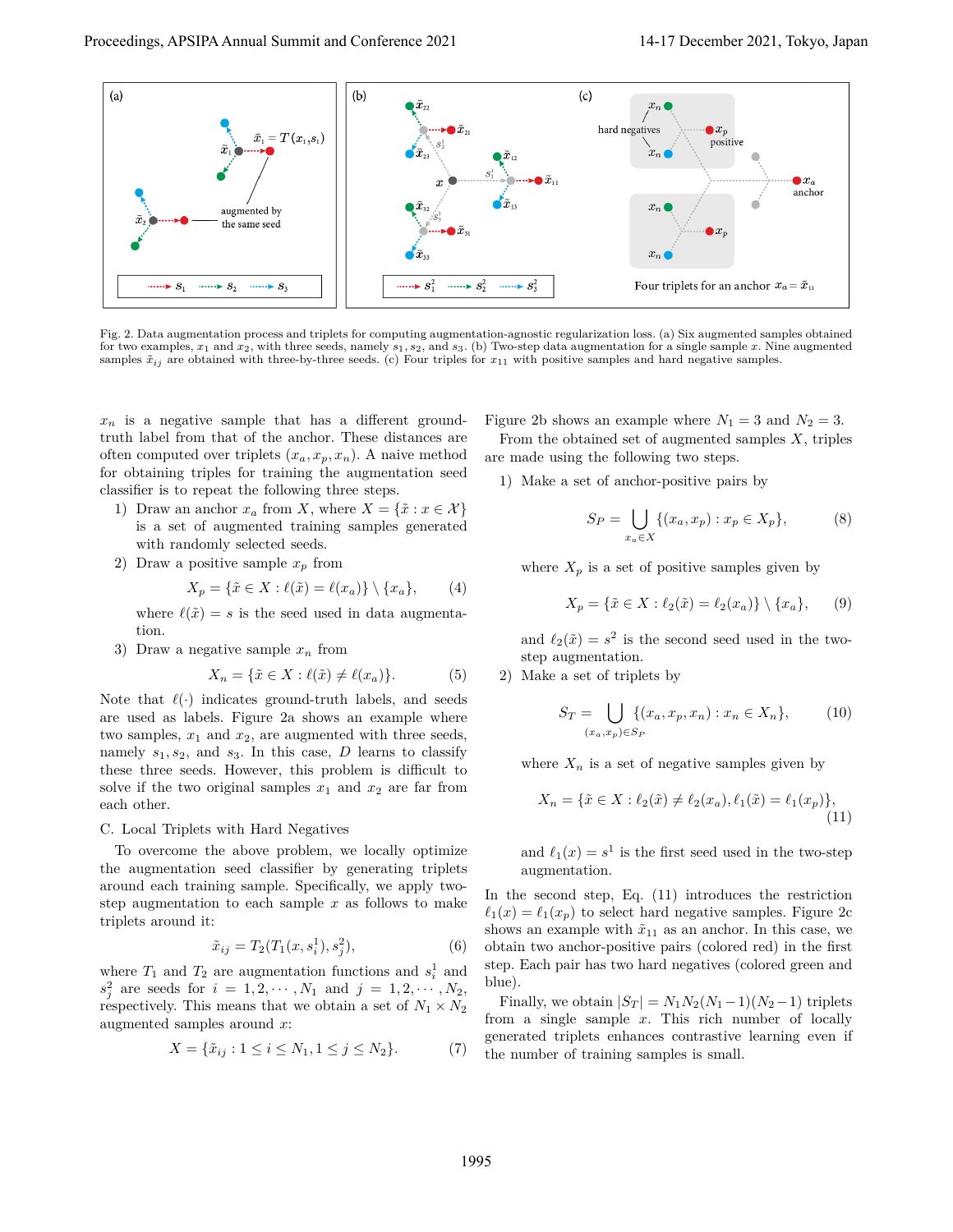## D. Definition of Loss

Given a mini-batch *B*, the AAR loss is defined over generated triplets as follows:

$$
\mathcal{L}_{\mathrm{R}} = \frac{1}{|B||S_T|} \sum_{x \in B} \sum_{\tau \in S_T} L(x_a, x_p, x_n), \tag{12}
$$

where  $\tau = (x_a, x_p, x_n)$  is a triplet and  $L(x_a, x_p, x_n)$  is the metric learning loss. Notably, if the loss is symmetric with respect to the anchor-positive pairs, i.e., if  $L(x_a, x_p, x_n) =$  $L(x_p, x_a, x_n)$ , half of the triplets are redundant, and thus we only need  $|S_T|/2$  triplets to compute the loss. In the following, we show two definitions for *L*.

Triplet loss [22]. This loss is a standard metric leaning loss defined over triplets with a margin hyperparameter *m*. It is given by

$$
L(x_a, x_p, x_n) = \max(0, d(h_a, h_p) - d(h_a, h_n) + m), \tag{13}
$$

where  $h_a, h_p,$  and  $h_n \in \mathbb{R}^{d'}$  are the output of the augmentation seed classifier corresponding to  $x_a, x_p$ , and *xn*, respectively, and *d* is the Euclidian distance.

AAT loss. This loss is used in AAT [1]. It is given by

$$
L(x_a, x_p, x_n) = \sum_{(h,y)\in H} \log \frac{\exp(h[y])}{\sum_{y'=1}^2 \exp(h[y'])},\qquad(14)
$$

where  $h \in \mathbb{R}^2$  is the output of the augmentation seed classifier. Here, the augmented seed classifier *D* is modified to accept concatenated embeddings  $v_p = E(x_a) + E(x_p)$ and  $v_n = E(x_a) + E(x_n)$  as proposed in [1], where + indicates concatenation. *H* attaches labels 1 and 2 to  $v_p$ and  $v_n$ , respectively, i.e.,  $H = \{(D(v_n), 1), (D(v_n), 2)\}.$ 

## IV. Experiments

# A. Settings

We conducted experiments of speaker verification in two challenging data-deficient conditions, namely a smallsample training condition and a short-utterance testing condition. For training, we used the VoxCeleb1 Dev set, which consists of  $148,642$  utterances by 1,211 speakers. To evaluate the performance of contrastive learning with a small amount of training data, we varied the amount of training data from 1% to 100% by random sampling. The evaluation sets were VoxCeleb1 Test and SdSVC 2021 Dev, which consist of 37,611 and 7,071 verification pairs, respectively. We also report results of our SdSVC 2021 submission. The evaluation measures are the equal error rate (EER) and the minimum detection cost function (MinDCF).

## B. Implementation Details

All models were implemented in PyTorch [23]. Specifically, we followed the settings in [1] with the official implementation  $<sup>1</sup>$  The details are as follows. The backbone</sup> network is ResNetSE34L. The contrastive loss  $\mathcal{L}_{CL}$  in

#### Unsupervised learning performance. EER (%) and MinDCF are shown for the VoxCeleb1 Test set and the SdSVC 2021 Dev set. The VoxCeleb1 Dev set was used for training. Ours (AAT+Triplet) is the average late fusion of Ours (AAT) and Ours (Triplet).

TABLE I

| Method               |       | VoxCeleb1 Test | SdSVC 2021 Dev |        |  |
|----------------------|-------|----------------|----------------|--------|--|
|                      | EER.  | MinDCF         | EER.           | MinDCF |  |
| Baseline             | 10.61 | 0.503          | 12.81          | 0.585  |  |
| $AAT$ [1]            | 10.15 | 0.481          | 11.87          | 0.585  |  |
| Ours (Triplet)       | 8.65  | 0.407          | 10.76          | 0.536  |  |
| Ours (AAT)           | 8.90  | 0.428          | 11.31          | 0.539  |  |
| Ours $(Triplet+AAT)$ | 8.63  | 0.418          | 10.42          | 0.518  |  |

TABLE II Effect of number of local triplets on performance. EER is shown for the VoxCeleb1 Test set. *N*<sup>1</sup> and *N*<sup>2</sup> are the numbers of seeds for the first and second augmentation functions, respectively.

| $#$ of triplets per utterance | $N_1 \times N_2$ | EER (% |
|-------------------------------|------------------|--------|
|                               | $2 \times 2$     | 9.55   |
|                               | $2 \times 3$     | 9.16   |
|                               | $3 \times 2$     | 8.95   |
|                               | $2 \times 4$     | 9.05   |
|                               | $4 \times 2$     | 8.93   |
|                               | $3 \times 3$     | 8.86   |

Eq. (1) is the unsupervised version of the angular prototypical loss [24], [25]. The data augmentation process consists of random cropping (segment length  $= 240$ ) and the noise or RIR augmentation [1], where MUSAN noise [14] or RIR is applied with the default hyperparameters. For the proposed AAR loss, random cropping was used as the first augmentation  $T_1$  and the noise or RIR augmentation was used as the second augmentation *T*2. The number of random seeds in Eq. (7) was set to  $N_1 = 3$ and  $N_2 = 3$ . For each utterance,  $N_1 + N_2$  seeds were randomly chosen by the numpy.randint function, and then these seeds were used to generate  $N_1 \times N_2$  augmented samples, as in Eq. (6). The augmentation seed classifier was a network that consisted of two blocks of a fullyconnected layer (hidden size  $= 512$ ), ReLU activation, and batch normalization. The output dimension was 64 for triplet loss (with margin  $m = 1.0$ ) and 2 for AAT loss for its binary classification. For training, the ADAM optimizer was used for 150 epochs. The learning rate was 0.001; it decayed by 0.95 every 5 epochs.  $\lambda$  was set to 5.0. The batch size was set to  $B = 150$ . A single NVIDIA P100 GPU was used for training.

#### C. Results

Table 1 shows the unsupervised learning performance for four methods, namely the baseline without using regularization loss, the conventional AAT loss [1], and the proposed AAR loss with triplet loss and AAT loss (see Sec. 3.4). Our method outperforms the conventional method on both VoxCeleb1 Test and SdSVC 2021 Dev in terms of EER and MinDCF. This confirms the effectiveness of AAR for contrastive learning. There was no significant difference between the use of triplet loss and

<sup>1</sup>https://github.com/joonson/voxceleb\_unsupervised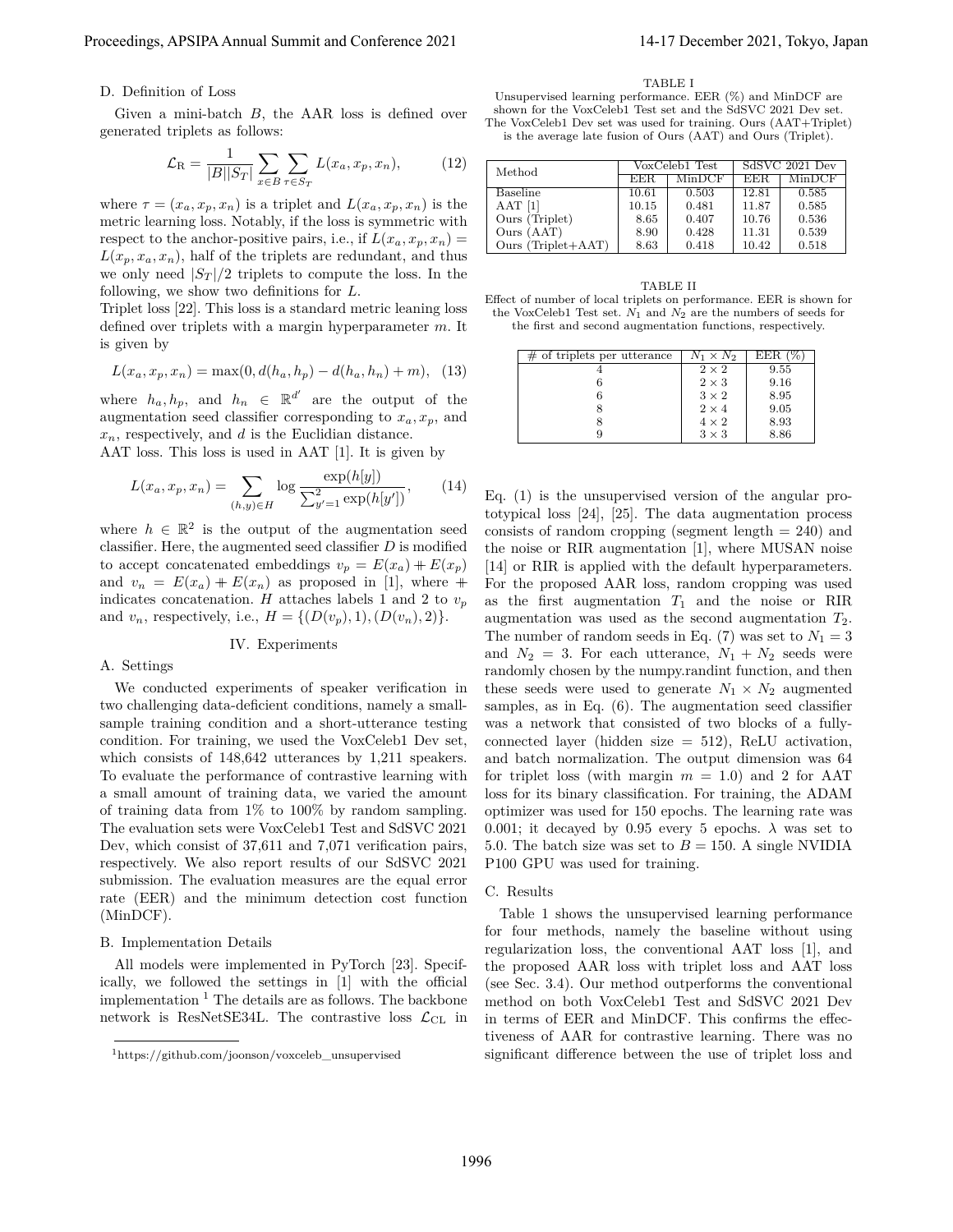TABLE III

Small-sample training performance. Unlabeled utterances randomly sampled from the VoxCeleb1 Dev set were used for training (1% of data includes 1.5k utterances). The i-vector result is from [1].

|                  | Amount of Training Data |       |       |       |       |        |
|------------------|-------------------------|-------|-------|-------|-------|--------|
|                  | $1\%$                   | $2\%$ | 5%    | 10%   | 20%   | $50\%$ |
| A AT             | 20.74                   | 15.45 | 13.91 | 12.85 | 11.68 | 10.89  |
| Ours             | 16.57                   | 14.35 | 12.89 | 11.95 | 10.44 | 9.84   |
| <i>i</i> -vector | 15.28                   |       |       |       |       |        |

TABLE IV SdSVC 2021 submission results. EER is shown for the SdSVC 2021 Test set. We use the VoxCeleb1 Dev set for training, and the non-speech subset of MUSAN noises and RIR for augmentation, following the evaluation plan of SdSVC 2021. The x-vector baseline is trained on VoxCeleb1 and VoxCeleb2, and the full set of MUSAN and RIR is used for augmentation.

| Method                             | Voxceleb1   | SdSVC 2021 |             |
|------------------------------------|-------------|------------|-------------|
|                                    | <b>Test</b> | Dev        | <b>Test</b> |
| $\overline{\text{Ours}}$ (Triplet) | 9.16        | 11.17      | 10.96       |
| Ours (AAT)                         | 9.09        | 11.17      | 11.06       |
| Ours (Triplet $+$ AAT)             | 8.86        | 10.95      | 10.49       |
| x-vector (supervised)              |             | 8.11       | 10.65       |

AAT loss. This means that the proposed triplet generation algorithm is mainly responsible for the performance improvement.

Table 2 shows the effect of the number of local triplets on performance. EER decreases with increasing number of local triplets  $N_1 \times N_2$ . This supports our assumption that the local optimization of the metric space with augmentation helps contrastive learning. Table 3 shows the results obtained in the small-sample training condition, where a subset of the VoxCeleb1 Dev set was used for training. The results confirm that AAR improves performance regardless of the number of training samples. Even with 2% of the utterances from the VoxCeleb1 Dev set, the proposed method outperforms the i-vector baseline [8], [1]. The proposed method will thus facilitate the development of learning systems that use small-scale protected data for training.

Table 4 summarizes the results of our SdSVC 2021 submission. We used the VoxCeleb1 Dev set for training and the non-speech subset of MUSAN noises (omitted music and noise) and RIR for augmentation, because augmentation using speech data is prohibited. If we compare results in Table 1 and Table 4, this change caused a small performance drop. Finally, on the leaderboard, our method achieved comparable performance with the official supervised x-vector baseline, which is trained on the Vox-Celeb1 and VoxCeleb2 Dev sets. As future work, analyzing and improving the datasets for data augmentation would be interesting as a next step.

#### V. Conclusion

This paper proposed a method called Augmentation-Agnostic Regularization for unsupervised contrastive learning that uses an augmentation seed classifier for adversarial training. Experiments on VoxCeleb1 and SdSVC 2021 datasets showed that the proposed method improves speaker verification. We hope that this work will facilitate the development of data-efficient learning systems with small-scale protected or private data.

#### VI. Acknowledgement

This work was supported in part by the Japan Science and Technology Agency, ACT-X Grant JPMJAX1905.

#### References

- [1] J. Huh, H. S. Heo, J. Kang, S. Watanabe, and J. S. Chung, Augmentation adversarial training for unsupervised speaker recognition, Proc. NeurIPS Workshop on Self-Supervised Learning for Speech and Audio Processing, 2020.
- [2] N. Inoue and K.Goto, Semi-supervised contrastive learning with generalized contrastive loss and its application to speaker recognition, Proc. APSIPA, 2020.
- [3] K. He, H. Fan, Y. Wu, S. Xie, and R. Girshick, Momentum contrast for unsupervised visual representation learning, Proc. CVPR, 2020.
- [4] W. Xia, C. Zhang, C. Weng, M. Yu, and D. Yu, Self-supervised text-independent speaker verification using prototypical momentum contrastive learning, Proc. ICASSP, 2021.
- [5] A. Nagrani, J. S. Chung, W. Xie, A. Zisserman Voxceleb: Largescale speaker verification in the wild, Computer Science and Language, vol. 60, 2020.
- [6] H. Zeinali, K. A. Lee, J. Alam, L. Burget, SdSV Challenge 2020: Large-scale evaluation of short-duration speaker verification, Proc. Interspeech, 2020.
- [7] H. Zeinali, L. Burget, and J. Cernocky, A multi purpose and large scale speech corpus in Persian and English for speaker and speech recognition: The DeepMine database, Proc. ASRU, 2019.
- [8] N. Dehak, P.J. Kenny, R. Dehak, P. Dumouchel, and P. Ouellet, Front-end factor analysis for speaker verification, IEEE Transactions on Audio, Speech, and LanguageProcessing, 19(4):788-798, 2011.
- [9] D. Snyder, D. Garcia-Romero, G. Sell, D. Povey and S. Khudanpur, X-vectors: Robust DNN embeddings for speaker recognition, Proc. ICASSP, 2018.
- [10] W. Xie, A. Nagrani, J. S. Chung, and A. Zisserman, Utterance-level aggregation for speaker recognition in the wild, Proc. ICASSP, 2019.
- [11] Y. Q. Yu, W. J. Li, Densely connected time delay neural network for speaker verification, Proc. Interspeech, 2020.
- [12] B. Desplanques, J. Thienpondt, K. Demuynck, ECAPA-TDNN: Emphasized channel attention, propagation and aggregation in TDNN based speaker verification, Proc. Interspeech, 2020.
- [13] T. Chen, S. Kornblith, M. Norouzi, and G. Hinton, A simple framework for contrastive learning of visual representations Proc. ICML, 2020.
- [14] D. Snyder, G. Chen, and D. Povey, Musan: A music, speech, and noise corpus, arXiv preprint arXiv:1510.08484, 2015.
- [15] T. Ko, V. Peddinti, D. Povey, M. L. Seltzer, and S. Khudanpur, A study on data augmentation of reverberant speech for robust speech recognition, Proc. ICASSP, 2017.
- [16] A. Lozano-Diez, A. Silnova, B. Pulugundla, J. Rohdin, K. Veselu, L. Burget, O. Plchot, O. Glembek, O. Novotny, P. Matejka, BUT text-dependent speaker verification system for SdSV Challenge 2020, Proc. Interspeech, 2020.
- [17] Z. Chen and Y. Lin, Improving x-vector and PLDA for textdependent Speaker Verification Proc. Interspeech, 2020.
- [18] J. W. Jung, H. S. Heo, H. J. Shim, and H. J. Yu, Short utterance compensation in speaker verification via cosine-based teacherstudent learning of speaker embeddings, Proc. ACRU, 2019.
- [19] K. Liu, H. Zhou, Text-independent speaker verification with adversarial learning on short utterances, Proc. ICASSP, 2020.